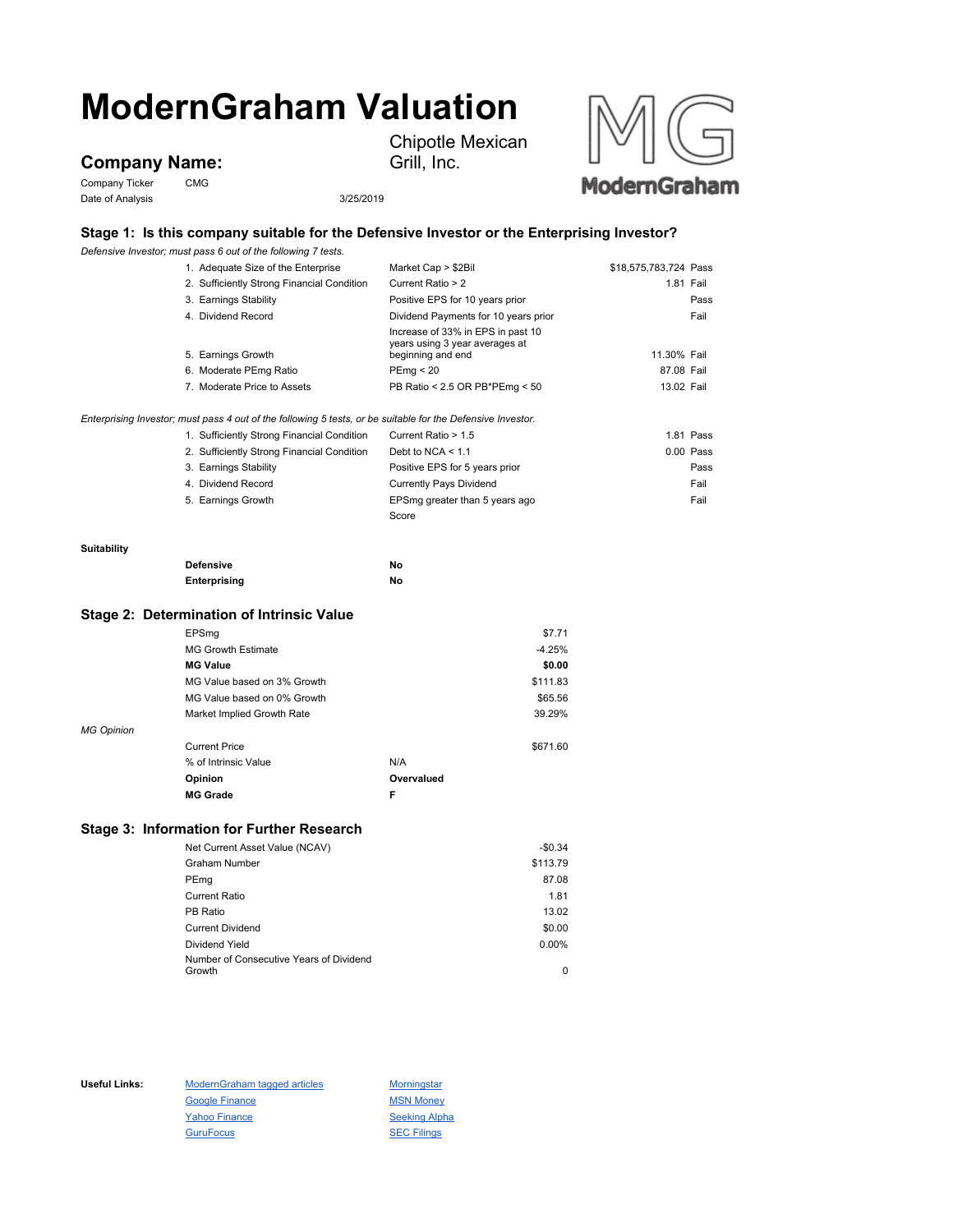| <b>EPS History</b> |          | <b>EPSmg History</b>                 |                 |
|--------------------|----------|--------------------------------------|-----------------|
| Next Fiscal Year   |          |                                      |                 |
| Estimate           |          | \$11.06 Next Fiscal Year Estimate    | \$7.71          |
| Dec2018            | \$6.31   | Dec2018                              | \$6.86          |
| Dec2017            | \$6.17   | Dec2017                              | \$7.86          |
| Dec2016            | \$0.77   | Dec2016                              | \$9.09          |
| Dec2015            | \$15.10  | Dec2015                              | \$12.51         |
| Dec2014            | \$14.13  | Dec2014                              | \$10.53         |
| Dec2013            | \$10.47  | Dec2013                              | \$8.19          |
| Dec2012            | \$8.75   | Dec2012                              | \$6.53          |
| Dec2011            | \$6.76   | Dec2011                              | \$5.00          |
| Dec2010            | \$5.64   | Dec2010                              | \$3.77          |
| Dec2009            | \$3.95   | Dec2009                              | \$2.64          |
| Dec2008            | \$2.36   | Dec2008                              | \$1.82          |
| Dec2007            | \$2.13   | Dec2007                              | \$1.35          |
| Dec2006            | \$1.28   | Dec2006                              | \$0.75          |
| Dec2005            | \$1.43   | Dec2005                              | \$0.26          |
| Dec2004            | \$0.24   | Dec2004                              | $-$0.38$        |
| Dec2003            | $-$0.34$ | Dec2003                              | $-$0.64$        |
| Dec2002            |          | -\$0.87 Balance Sheet Information    | 12/1/2018       |
| Dec2001            |          | -\$1.49 Total Current Assets         | \$814,794,000   |
| Dec2000            |          | \$0.00 Total Current Liabilities     | \$449,990,000   |
| Dec1999            |          | \$0.00 Long-Term Debt                | \$0             |
|                    |          | <b>Total Assets</b>                  | \$2,265,518,000 |
|                    |          | Intangible Assets                    | \$21,939,000    |
|                    |          | <b>Total Liabilities</b>             | \$824,179,000   |
|                    |          | Shares Outstanding (Diluted Average) | 27,947,000      |